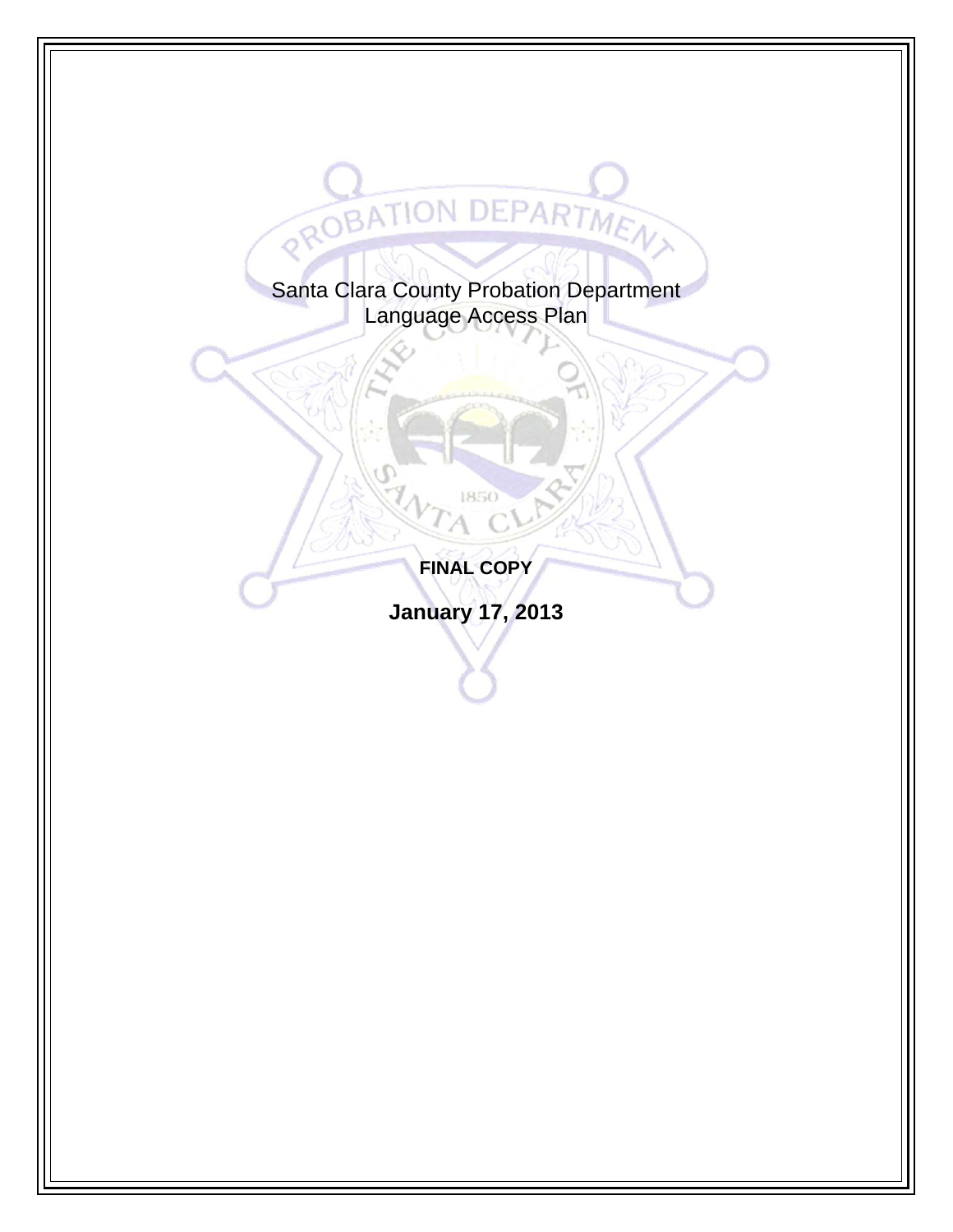| <b>Table of Contents</b>                                                                                                      |    |
|-------------------------------------------------------------------------------------------------------------------------------|----|
| I. Agency Vision, Mission and Background <b>contract to Agency Vision</b> , Mission and Background                            |    |
| <b>Vision Statement</b>                                                                                                       |    |
| <b>Mission Statement</b>                                                                                                      |    |
| Background_                                                                                                                   |    |
| II. Agency Language Access Goals                                                                                              |    |
| <b>Meaningful Access</b>                                                                                                      |    |
| Current Policy                                                                                                                | 2  |
| <b>Existing Language Assistance Services</b>                                                                                  | 3  |
| III. LEP Population Assessment                                                                                                |    |
| Methodology for Language Assessment                                                                                           | 4  |
| <b>IV. Implementation Plan Logistics</b>                                                                                      | 5  |
| Organizational Commitment_                                                                                                    |    |
| <b>General Roles and Responsibilities</b>                                                                                     | 5  |
| Specific Action Items                                                                                                         |    |
| 1850<br>Data Collection                                                                                                       |    |
| <b>Contracted Language Assistance Services</b>                                                                                | 5  |
| Bilingual Employees Assigned to Institutions and Juvenile Services<br><b>Divisions</b><br>and the contract of the contract of | 6  |
| Juvenile Case Management System                                                                                               | 6  |
| Dissemination of Information on Language Assistance Services to<br>Employees and Service Providers ___                        | 6  |
| Notification to Public of Available Language Assistance Services _______ 6                                                    |    |
|                                                                                                                               |    |
|                                                                                                                               |    |
| Eliciting Feedback from Clients and Community _____________________________7                                                  |    |
|                                                                                                                               |    |
| Identifying and Documenting Primary Language _________________________________7                                               |    |
| Protocol for Securing Oral Language Assistance __________________________8                                                    |    |
|                                                                                                                               |    |
|                                                                                                                               |    |
|                                                                                                                               |    |
| VIII. Training (for front-line, supervisory, and managerial staff) ______ 10                                                  |    |
|                                                                                                                               |    |
|                                                                                                                               |    |
|                                                                                                                               | 11 |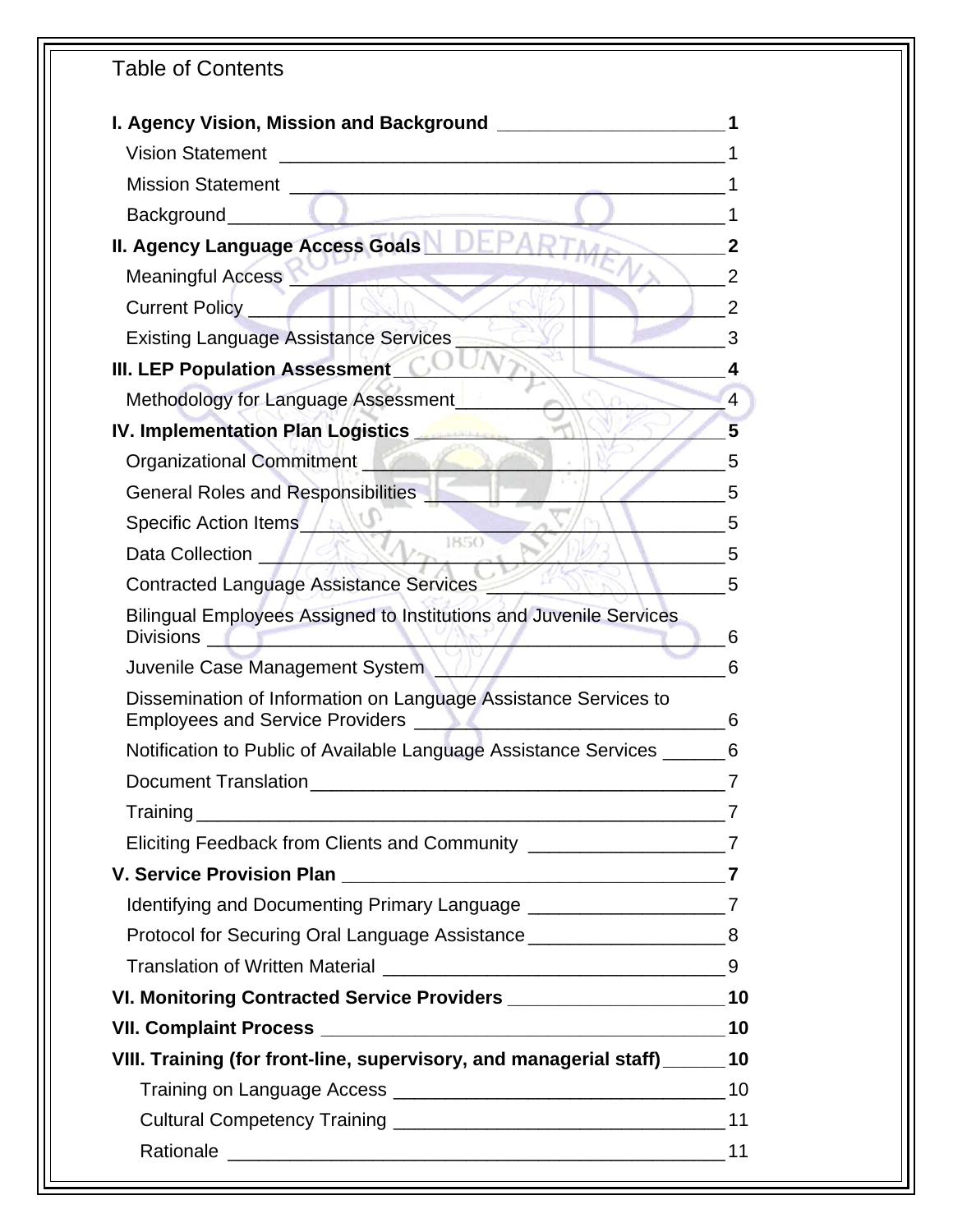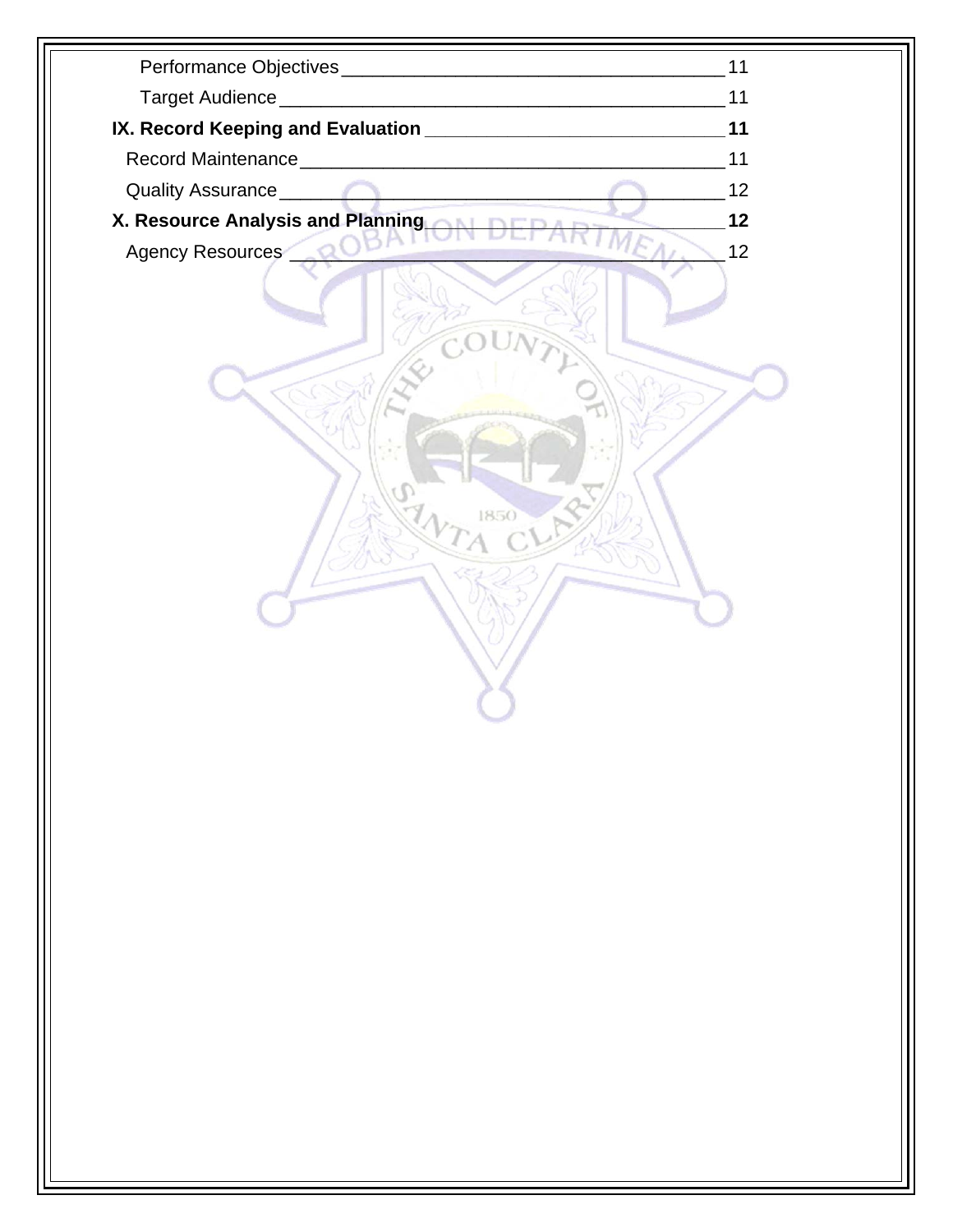### **I. Agency Vision, Mission and Background**

#### **Vision Statement**

The employees of the Santa Clara County Probation Department are committed to being nationally recognized as leaders in Probation Services. We strive for excellence by creating safe and healthy communities, positive change and lasting impacts.

### **Mission Statement**

The Mission of the Department is to promote community safety by implementing proven strategies which enhance and support:

- Positive change in our clients, families and neighborhoods
- Reparation of the harm caused by criminal behavior
- Exemplary conditions of secure care

### **Background**

Probation is a public safety agency and provides services to clients and their families based on referrals from law enforcement or the Courts. Our clients are individuals who have come into contact with the justice system and are required by the Courts to receive services through Probation. We provide assistance to the Courts in making its decision about how to best serve clients, and we implement the Court's probation orders, ensuring that clients and families follow all of the Court's orders.

The Probation Department is comprised of several divisions, including Administrative Services, Adult Services, Information Services, Institutions Services, Juvenile Services and Training Services. Direct client services are provided by the Adult, Institutions and Juvenile Services Divisions.

The Adult Services Division provides case investigation and sentencing recommendations directly to the Courts, and provides assessment, case management, treatment and supervision services for adult clients on probation, serving approximately 30,000 clients annually.

The Institutions Services Division includes Juvenile Hall and our juvenile rehabilitation facility the William F. James Boy's Ranch. All institutions provide 24-hour, 7-day-aweek supervision of juveniles, serving approximately 2,000 juvenile clients annually.

The Juvenile Services Division delivers county-wide early intervention services and provides investigation, placement and supervision services through specialized units, serving approximately 10,000 juvenile clients and families annually.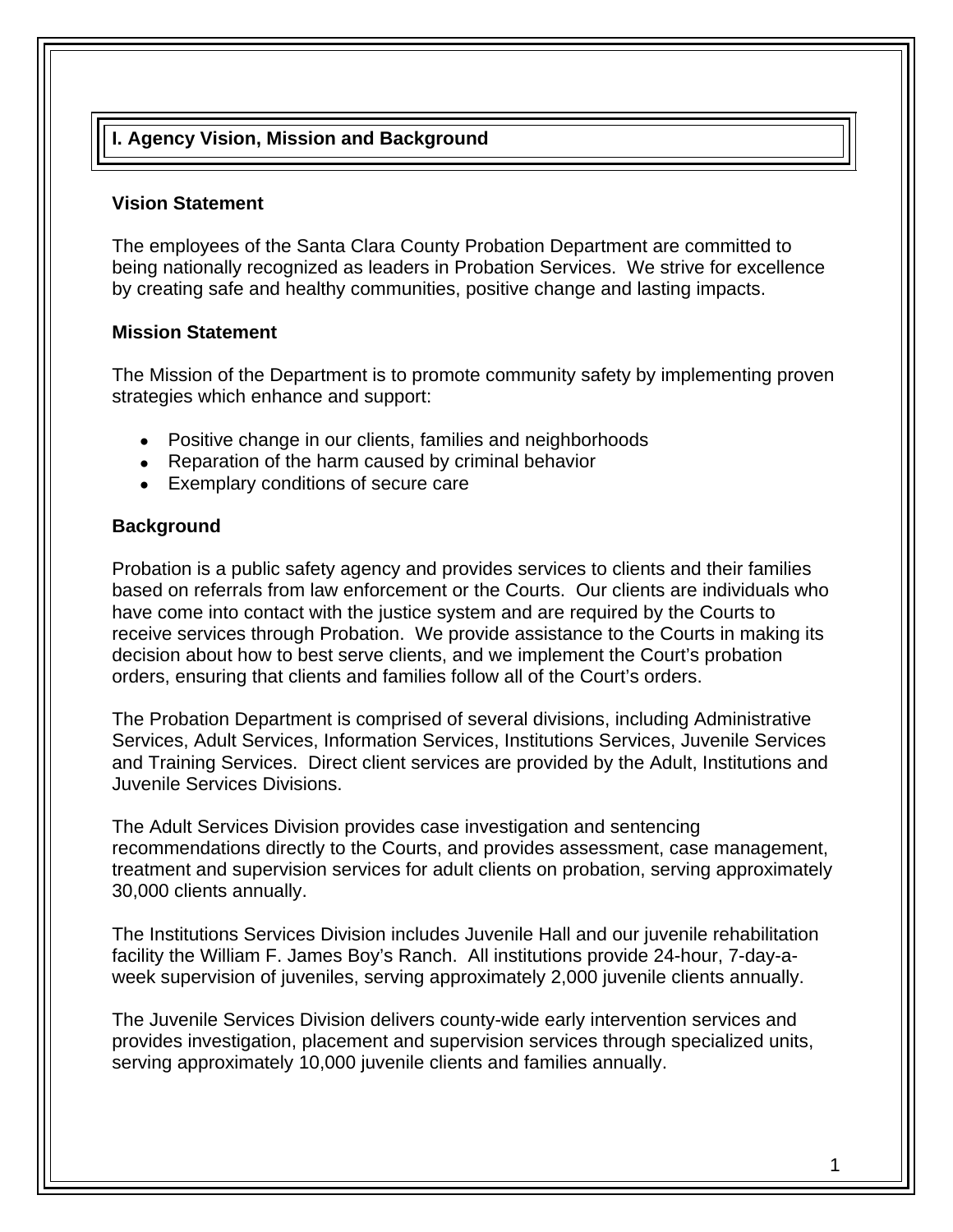# **II. Agency Language Access Goals (Institutions and Juvenile Services Divisions)**

#### **Meaningful Access**

As a recipient of federal financial assistance, Probation is subject to the civil rights requirements contained in Title VI of the Civil Rights Act of 1964 (Title VI), the Omnibus Crime Control and Safe Streets Act of 1968 (Safe Streets Act) and their implementing regulations, which prohibit, among other things, national origin discrimination in its programs and activities. Under these laws, Probation has an obligation to take reasonable steps to ensure that limited English proficient (LEP) individuals have meaningful access to its services and benefits. An LEP person is someone who does not speak English as their primary language and has a limited ability to read, write, speak or understand English. LEP individuals may be competent in certain types of communication (e.g., speaking or understanding), but may still be LEP for other purposes (e.g., reading or writing).

The Probation Department is required by law to conduct Pre-Sentence/Dispositional Investigations and to supervise individuals granted probation by the Courts. Basic to our business is the ability of our officers and representatives to communicate clearly with probationers. This is particularly important when discussing issues that may affect a person's freedom. To demonstrate its commitment to compliance with Title VI and the Safe Streets Act and to ensure that clear communication occurs between Probation employees and LEP individuals, the Department developed this language access plan. The broad purpose of the plan is to identify the reasonable steps that the Department is taking to ensure that LEP individuals have meaningful access to all of its services and benefits. Our goal is that our employees communicate clearly with clients and families so they understand what is expected of them.

### **Current Policy**

Under our language access plan, the Department communicates with LEP persons in their primary language, which ensures that all probationers and their families receive important information that affects their lives. An LEP person's primary language is the language in which an individual most effectively communicates with others. The Department provides free language assistance services to clients, their families and other involved parties, including victims and witnesses, which result in accurate, timely, and effective communication. Where English is not a person's primary language, our policy requires the use of qualified oral language assistance wherever possible, including reliance on internal bilingual employees or external contracted interpreter services. We do not allow the child of a client or another person who is involved with the justice system to be used as an interpreter. The Department is also committed to providing effective written language assistance to LEP individuals, such as through the translation of written materials.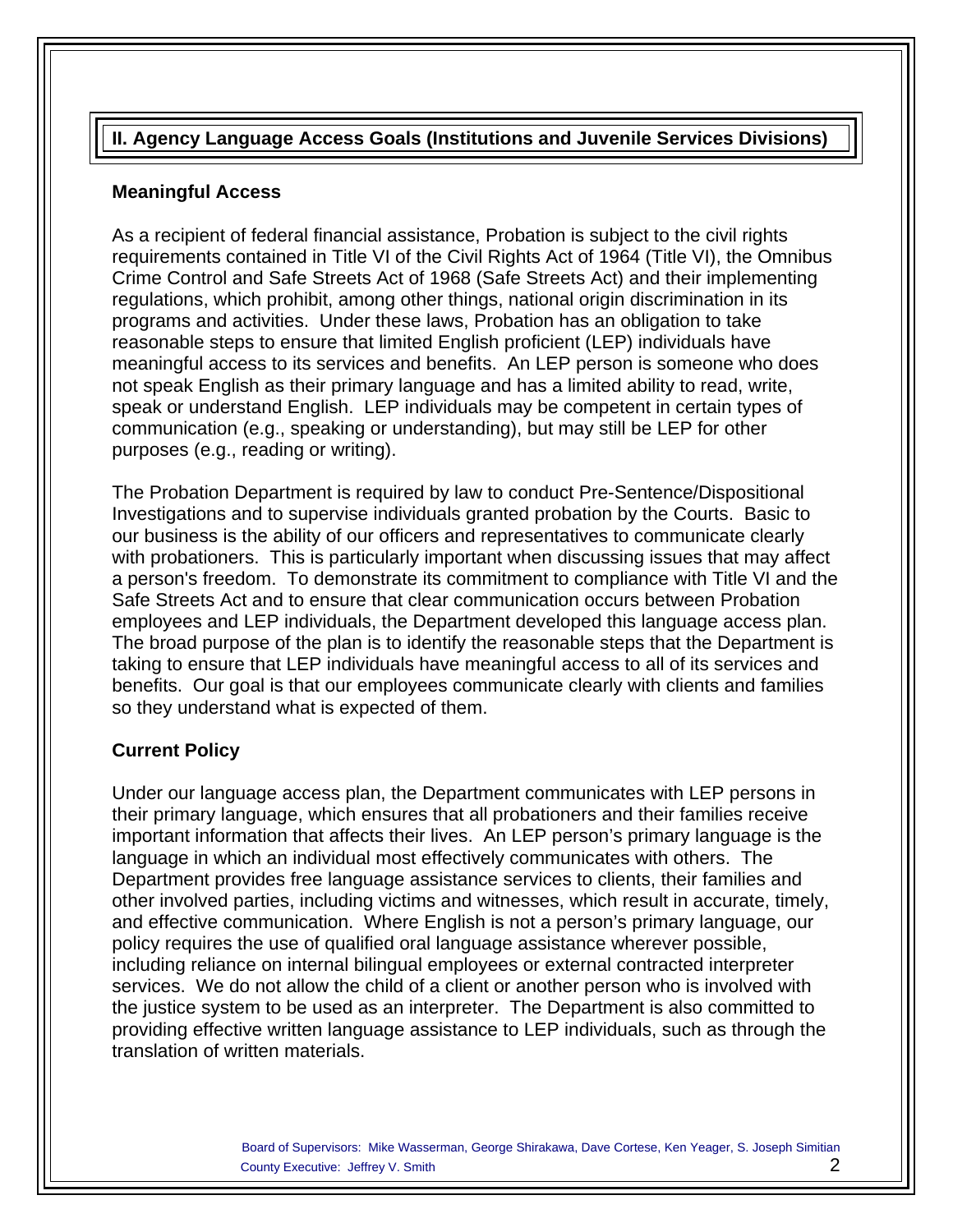#### **Existing Language Assistance Services**

Probation has been providing language assistance services to its clients for several years. Language assistance services are all interpretation and translation services provided by employees, volunteers or contractors to an LEP person in their primary language to ensure their ability to communicate effectively with Probation personnel or contracted service providers. Interpretation is the act of listening to spoken words in one language (source language) and orally converting it to another language (target language) while retaining the same meaning. Translation is the replacement of a written text from one language (source language) into an equivalent written text in another language (target language).

- Within our Institutions and Juvenile Services Divisions, we have 129 full-time bilingual employees providing in-language, interpretation and sight translation services primarily for our Spanish- and Vietnamese-speaking populations. This corps of bilingual employees provides immediate support to all Probation clients and the families of juveniles receiving juvenile services located at primary and satellite locations. These employees are certified by the County's Department of Human Resources to provide either oral only or both oral and written language assistance and receive bilingual pay differentials for their foreign-language skills. The Department maintains a list of these employees, which it will make available to Probation personnel, as noted in Section IV of this plan.
- We provide two contracted certified language assistance resources for Probation employees to access when communicating with LEP individuals. First, Probation has a contract with Language Line Services to provide telephonic interpreter services. Second, Probation has a contract with the Santa Clara County Superior Court's Court-Certified Interpreters Program to provide certified interpreter services for telephonic and in-person communications. The Department maintains contact information for both of these contracted services, which it will make available to Probation personnel, as noted in Section IV of this plan.
- We utilize our corps of bilingual employees to translate vital documents. Document translation for languages other than Spanish and Vietnamese will be handled through contracted resources.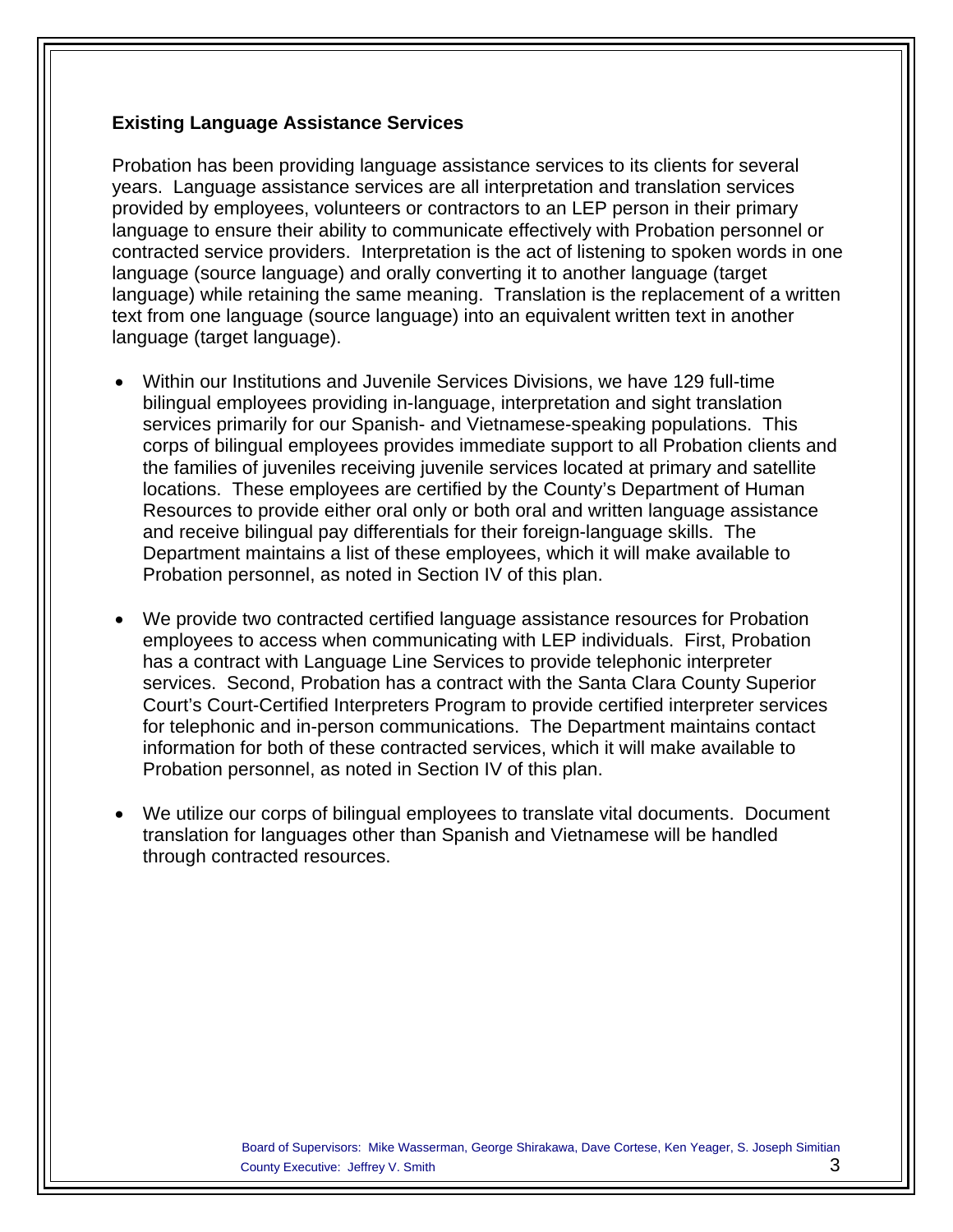#### **III. LEP Population Assessment**

#### **Methodology for Language Assessment**

Santa Clara County (SCC) Probation Department has been able to determine the languages most spoken by this County's population (Table 2) by using Census data. The top four languages spoken are Spanish, Vietnamese, Chinese and Tagalog (Table 1).

#### **Santa Clara County Population**





#### **SCC LEP Population 2010\***



#### \*Table 1, SCC Limited English Proficient Population by Language – Figures from U.S. Census Bureau 2010

The Department used the information in Tables 1, 2 and 3 to identify Spanish, Vietnamese, Chinese and Tagalog as those foreign languages in which Probation will display written instructions.

\*Table 2, SCC Limited English Proficient Population by Nativity – Figures from CDC Emergency Risk Communications 2007

| Santa Clara County Population Statistics by City* |            |              |                        |  |
|---------------------------------------------------|------------|--------------|------------------------|--|
| Region                                            | Total      | Foreign-Born | Language Other Than    |  |
|                                                   | Population | Population   | English Spoken at Home |  |
| Campbell                                          | 39,349     | 20.4%        | 28.9%                  |  |
| Cupertino                                         | 58,302     | 48.9%        | 62.0%                  |  |
| Gilroy                                            | 48,821     | 25.4%        | 46.1%                  |  |
| Los Altos                                         | 28,976     | 23.7%        | 27.8%                  |  |
| Los Altos Hills                                   | 7,992      | 28.3%        | 33.2%                  |  |
| Los Gatos                                         | 29.413     | 16.9%        | 20.8%                  |  |
| Morgan Hill                                       | 37,882     | 20.5%        | 35.1%                  |  |
| <b>Milpitas</b>                                   | 66,790     | 49.6%        | 62.6%                  |  |
| Mountain View                                     | 74.006     | 39.7%        | 46.6%                  |  |
| Palo Alto                                         | 64.403     | 31.19%       | 37.6%                  |  |
| San Jose                                          | 945,942    | 38.6%        | 38.6%                  |  |
| Santa Clara                                       | 116,468    | 39.4%        | 49.1%                  |  |
| Saratoga                                          | 29,926     | 33.7%        | 40.2%                  |  |
| Sunnyvale                                         | 140,081    | 43.9%        | 52.9%                  |  |

\*Table 3 – SCC LEP Population per City – Nativity and Non-English. Figures from U.S. Census Bureau 2010

#### **IV. Implementation Plan Logistics**

#### **Organizational Commitment**

Board of Supervisors: Mike Wasserman, George Shirakawa, Dave Cortese, Ken Yeager, S. Joseph Simitian County Executive: Jeffrey V. Smith 4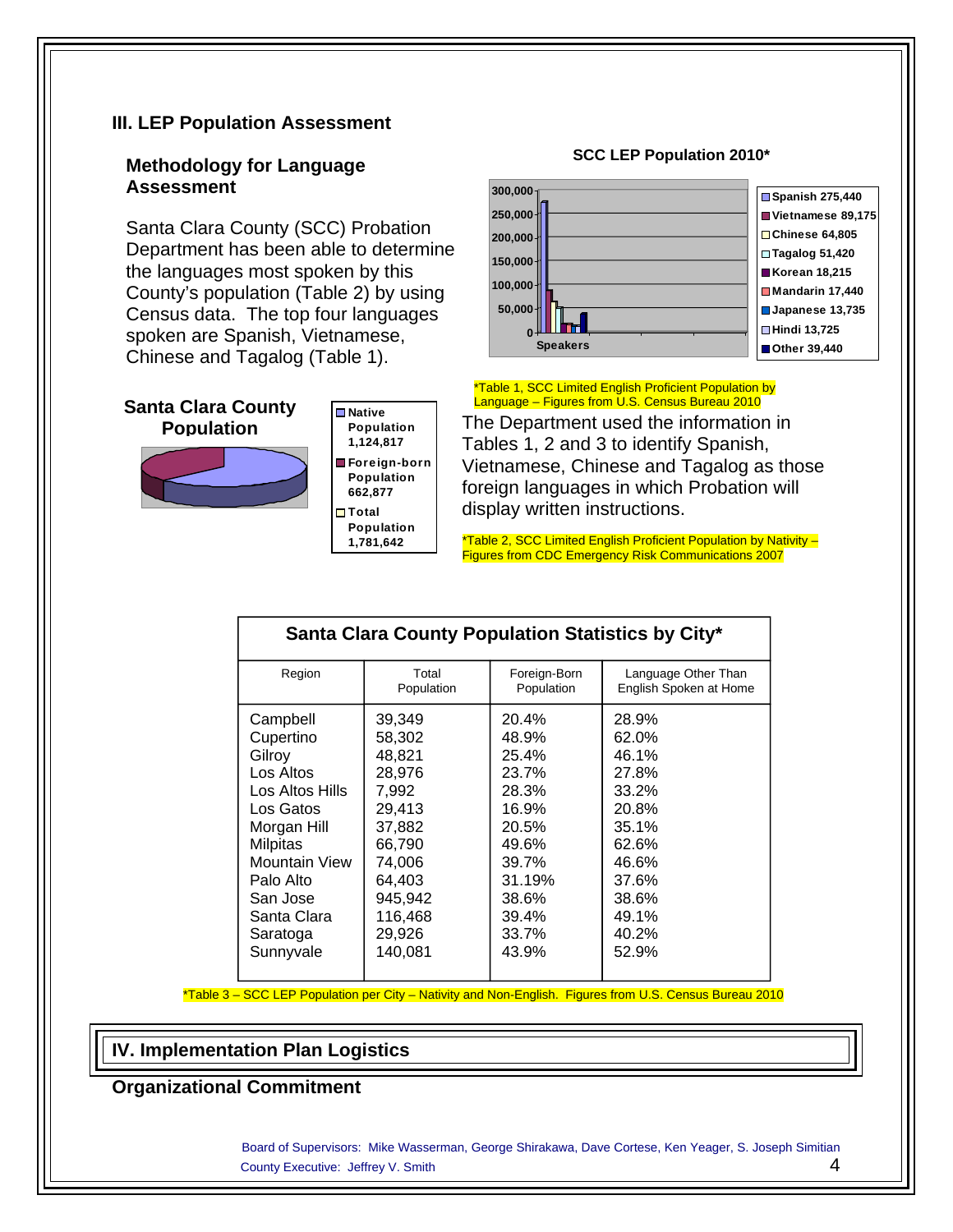Probation's language access plan will be partially implemented by February 28, 2013 and fully implemented by June 30, 2013. To date, the Department has achieved established benchmarks related to the provision of telephonic and in-person interpretation services.

### **General Roles and Responsibilities**

- Our senior and mid-level Managers and line-staff Supervisors are responsible for making sure that Probation employees comply with our policy to communicate with probation clients, their families and other involved parties, including victims and witnesses, in their primary language.
- The Administrative Support Officer Juvenile Services monitor the use of our language assistance contracts, monitor contracted service providers to evaluate their provision of language assistance services to LEP individuals, ensure that language identification information is posted and available Department-wide, review the Department's list of qualified bilingual employees and review the Department's inventory of written materials to ensure documents are translated in appropriate languages.
- The Administrative Support Officer Juvenile Services for Probation will function as the Language Access Coordinator and will oversee the Department's oral and written language access efforts, receive and evaluate regular usage reports from our vendors and/or Fiscal Unit, maintain records related to the use of our language assistance services, work with other senior Managers to annually review and update the language access plan and collaborate with the community on the Department's language access efforts.

### **Specific Action Items**

### Data Collection

The Department will collect data from the following three sources, which will allow it to monitor access-need trends among LEP persons and assist it in identifying deployment needs for additional or different language resources.

1. Contracted Language Assistance Services

No later than April 1, 2013, the Department will begin collecting pertinent data on our contracted language assistance services. The Department has already taken steps to redesign its internal databases to capture this necessary data and will complete this activity by June 30, 2013.

2. Bilingual Employees Assigned to Institutions and Juvenile Services Divisions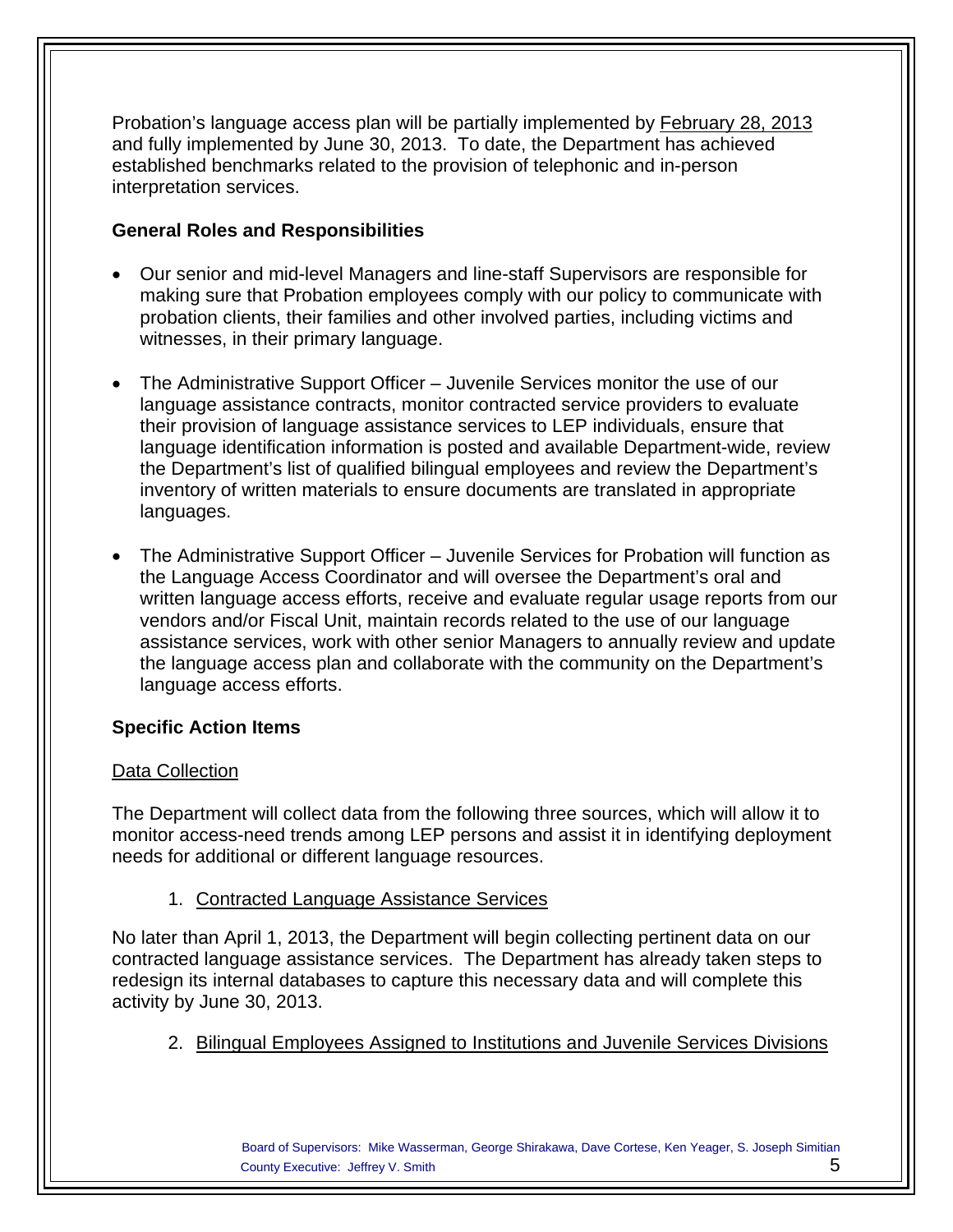No later than April 1, 2013, the Department will begin capturing data on when its bilingual employees provide interpretation or sight translation assistance to LEP persons.

### 3. Juvenile Case Management System

Probation has a juvenile case management system (JAS) that allows us to track the primary language of our clients and families. No later than April 1, 2013, Probation will expand JAS to capture all requests made for interpretation and translation assistance.

Dissemination of Information on Language Assistance Services to Employees and Service Providers

- No later than April 1, 2013, Probation will place on its Intranet detailed procedures for employees on how to obtain (1) language assistance from its pool of bilingual employees, (2) contracted telephonic language services through Language Line Services and (3) contracted telephonic and in-person language services from the Court-Certified Interpreter Program.
- No later than April 1, 2013, Probation will make available to all employees its list of bilingual employees working in the Department. The list will include the employees' name, bilingual language, contact information, work location and work hours.
- No later than May 31, 2013, Probation will provide the "Language Identification Card" on our existing internal electronic bulletin board. Probation employees will be able to easily view and show it to Probation clients and families through the computers in our interview/reception areas.
- No later than May 31, 2013, Probation will fully implement its language access monitoring protocols for contracted service providers.

### Notification to Public of Available Language Assistance Services and Language Access Complaint Process

- No later than May 31, 2013, Probation will place "Language Identification Card" posters clearly in all of our waiting areas where the Department receives clients and families. These public notices will inform clients about our free language assistance resources.
- No later than May 31, 2013, Probation will post its language access plan and related information, including its process for handling language access complaints, on the Probation Web site.

Document Translation

• No later than April 1, 2013, Probation will identify its vital documents and translate them, including its procedures and forms related to its Citizen's Complaint and

> Board of Supervisors: Mike Wasserman, George Shirakawa, Dave Cortese, Ken Yeager, S. Joseph Simitian County Executive: Jeffrey V. Smith 6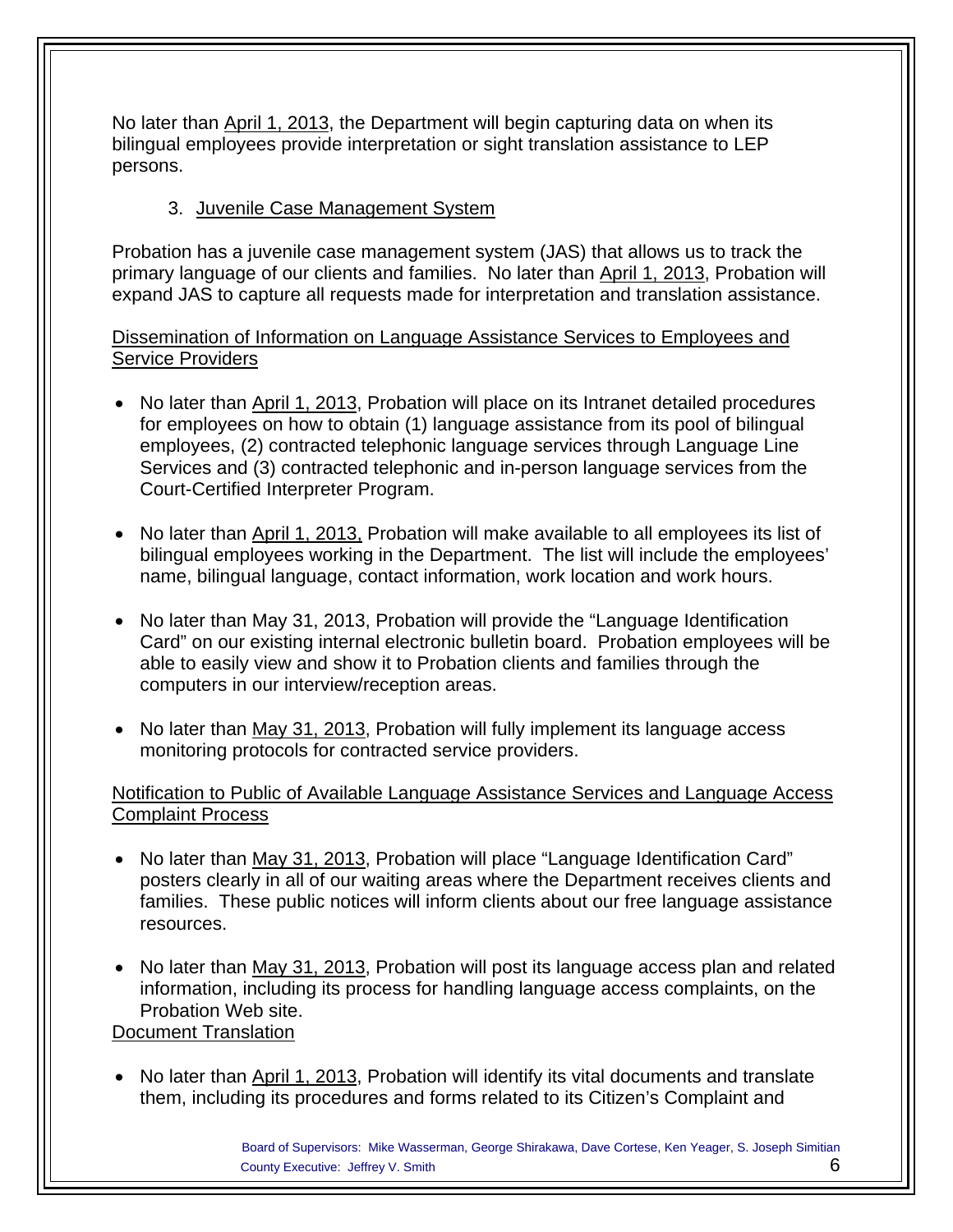Grievance processes, into those languages, other than Spanish and Vietnamese, that are identified in our language assessment.

#### **Training**

• No later than May 31, 2013, Probation will develop and implement appropriate training programs on language access issues for new employees, existing employees and Managers and Supervisors.

Eliciting Feedback from Clients and Community

- No later than October 31, 2013, Probation will gather information from youth on probation, those receiving services out of custody, and youth in custody on the effectiveness of its language access resources.
- No later than October 31, 2013, Probation will gather information from communitybased organizations on the effectiveness of its language access resources.

### **V. Service Provision Plan**

### **Identifying and Documenting Primary Language**

Probation makes every effort to ensure that clients receive exemplary service during their interactions with us. As we engage clients, we do so in a manner that motivates clients to provide information that induces positive change in their behavior and environments. Therefore, it is important to eliminate language barriers during our first contact with clients and to provide positive language assistance from the onset of Probation's involvement with clients. In interacting with an LEP person, including a client, their family, and any other involved party, including a victim or a witness, employees need to determine the person's primary language. Personnel can identify an individual's primary language by using an available "Language Identification Card." Once personnel identify an individual's primary language, they should document this information within the juvenile case management system.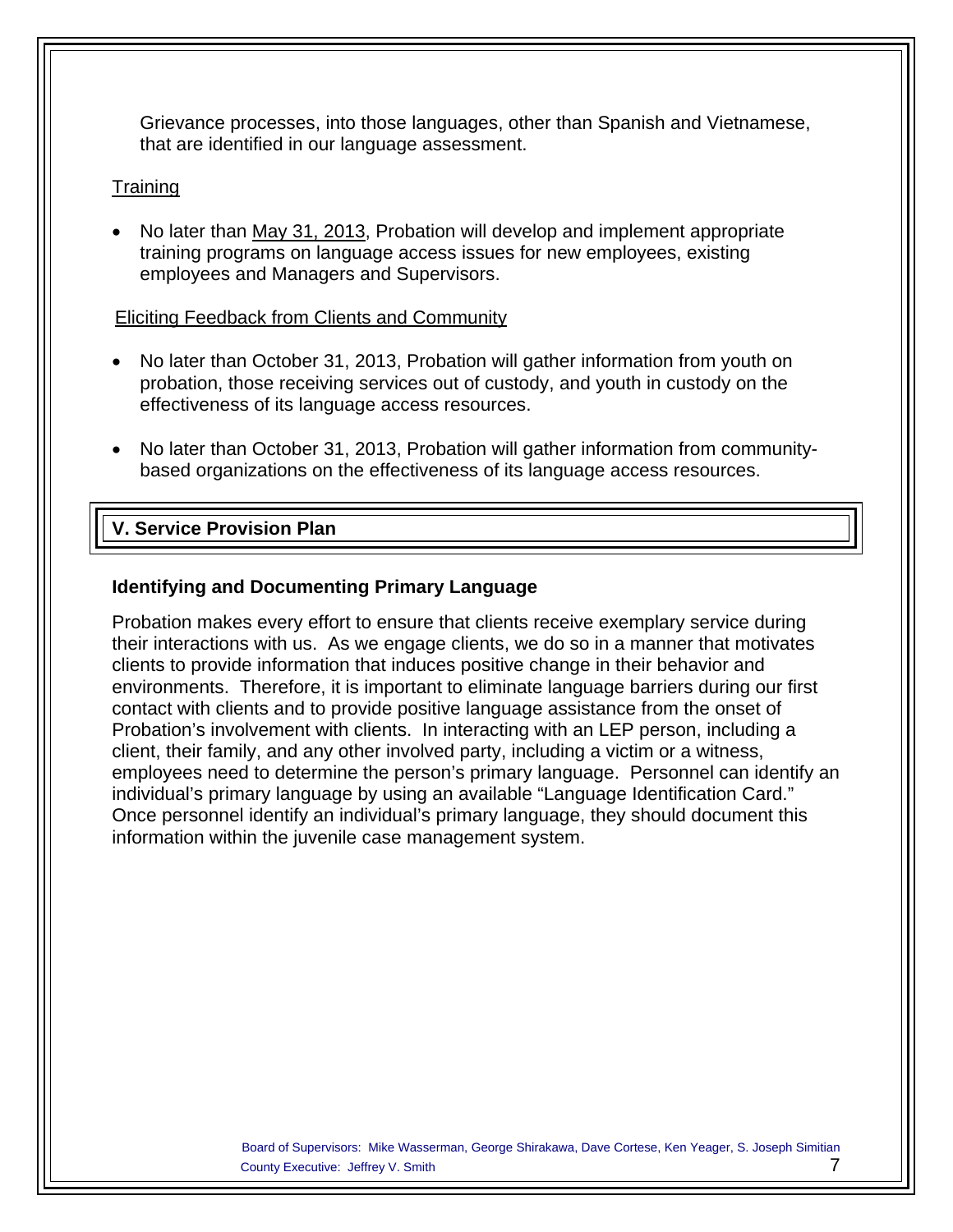### **Protocol for Securing Oral Language Assistance**

Employees should notify an LEP person that the Department provides free language assistance services, including an interpreter. Employees should not solely rely on their own assessment of an individual's English proficiency in determining the need for an interpreter. If a person requests an interpreter, an employee should provide an interpreter free of charge. During routine activities and encounters, employees should use a qualified interpreter to communicate in an LEP person's primary language. Personnel should not use either children of a client or another person who is involved with the justice system as an interpreter. Using such individuals could result in a breach of confidentiality, a conflict of interest or an inadequate interpretation.

When employees communicate with LEP individuals by telephone, they should follow the following protocol to secure language assistance:

- 1. If the LEP person's primary language is Spanish, Vietnamese, Korean or Mandarin, the employee should consult the Department's list of bilingual employees to identify an appropriate source of language assistance.
- 2. If a bilingual employee is not readily available, or if an LEP person's primary language is not Spanish, Vietnamese, Korean or Mandarin, the employee should obtain telephonic interpreter assistance through Language Line Services, which is a Department contractor:

*When receiving a call:* 

- *a. Use conference call to place the non-English speaker on hold.*
- *b. Dial 1 800-367-9559*
- *c. Press 1 for Spanish, press 2 for all other languages. If you press 2 speak the name of the language.*
- *d. Enter the 6-digit Client ID on the telephone keypad.*
- *e. Enter your Access Code followed by the pound sign. An interpreter will be connected to the call.*
- *f. Brief the Interpreter. Summarize what you wish to accomplish and give any special instructions.*
- *g. Say "end of call" to the interpreter when the call is completed.*

*When placing a call to a non-English speaker, begin at Step B* 

The Department also requires employees to ensure that they conduct all important inperson communications in an LEP individual's primary language. Given this policy, in communicating with an LEP probationer, employees should rely on qualified oral language assistance to conduct interviews related to Court investigations, intake, placement, supervision, case management and violations of Court orders; to explain the conditions of probation; to convey other vital information such as disciplinary action, violation hearings and referrals to programs; to facilitate the provision of medical or mental health care; to provide educational and other programs and services; and to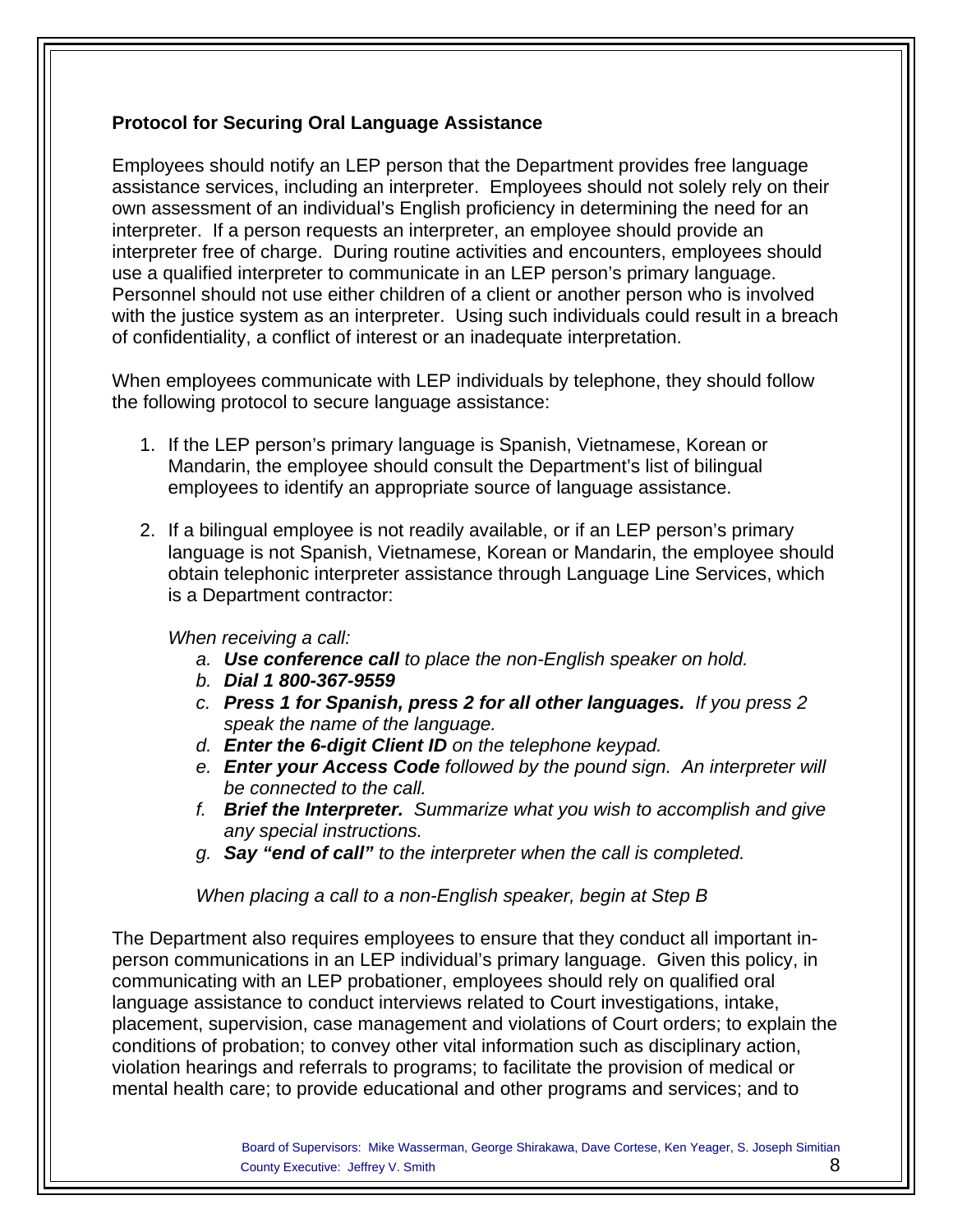provide sight translation of any documents that are not otherwise available in translated form. Employees should follow the following protocol to secure in-person oral language assistance:

- 1. If the LEP person's primary language is Spanish, Vietnamese, Korean or Mandarin, the employee should consult the Department's list of bilingual employees to identify an appropriate source of in-person language assistance. If a bilingual employee is not readily available, or if an LEP person's primary language is not Spanish, Vietnamese, Korean or Mandarin, the employee should obtain telephonic interpreter assistance through Language Line Services, following the procedures described above.
- 2. If an employee is preparing Court-related documents concerning an LEP person, and a bilingual employee is not readily available, or if an LEP person's primary language is not Spanish, Vietnamese, Korean or Mandarin, the employee should obtain assistance through the Court-Certified Interpreter Program. To obtain contracted in-person language services through the Court, employees should follow the following protocol:

*Access main website address: www.courtinfo.ca.gov.* 

- *a. Click on programs.*
- *b. Click on Court Interpreters.*
- *c. Click on Search for an interpreter.*
- *d. Scroll page down and click on View Master List.*
- *e. Scroll page down and fill in the necessary criteria (i.e. Language, county), then click Search; at this point you can print your list.*

### **Translation of Written Material**

The Department has identified our vital documents and has translated them into Spanish and Vietnamese*.* This list of vital documents will be maintained by the Administrative Support Officer – Juvenile Services, who also functions as the Department's Language Access Coordinator. The Administrative Support Officers for the Institutions and Juveniles Services Divisions identify documents that require translation. The criteria for determining the need for translation includes the following:

- a) Documents provided to clients during their first contact with the Department;
- b) Documents provided to clients during interviews with Probation employees; and
- c) Documents provided to clients for routine reporting while receiving Probation services.

Pertinent forms will be translated by bilingual employees when the employee is certified to read, write and translate in specific languages. When an employee is not available to translate the forms, the Department will utilize contracted document translation services to translate the documents. LEP individuals will be provided with the appropriate forms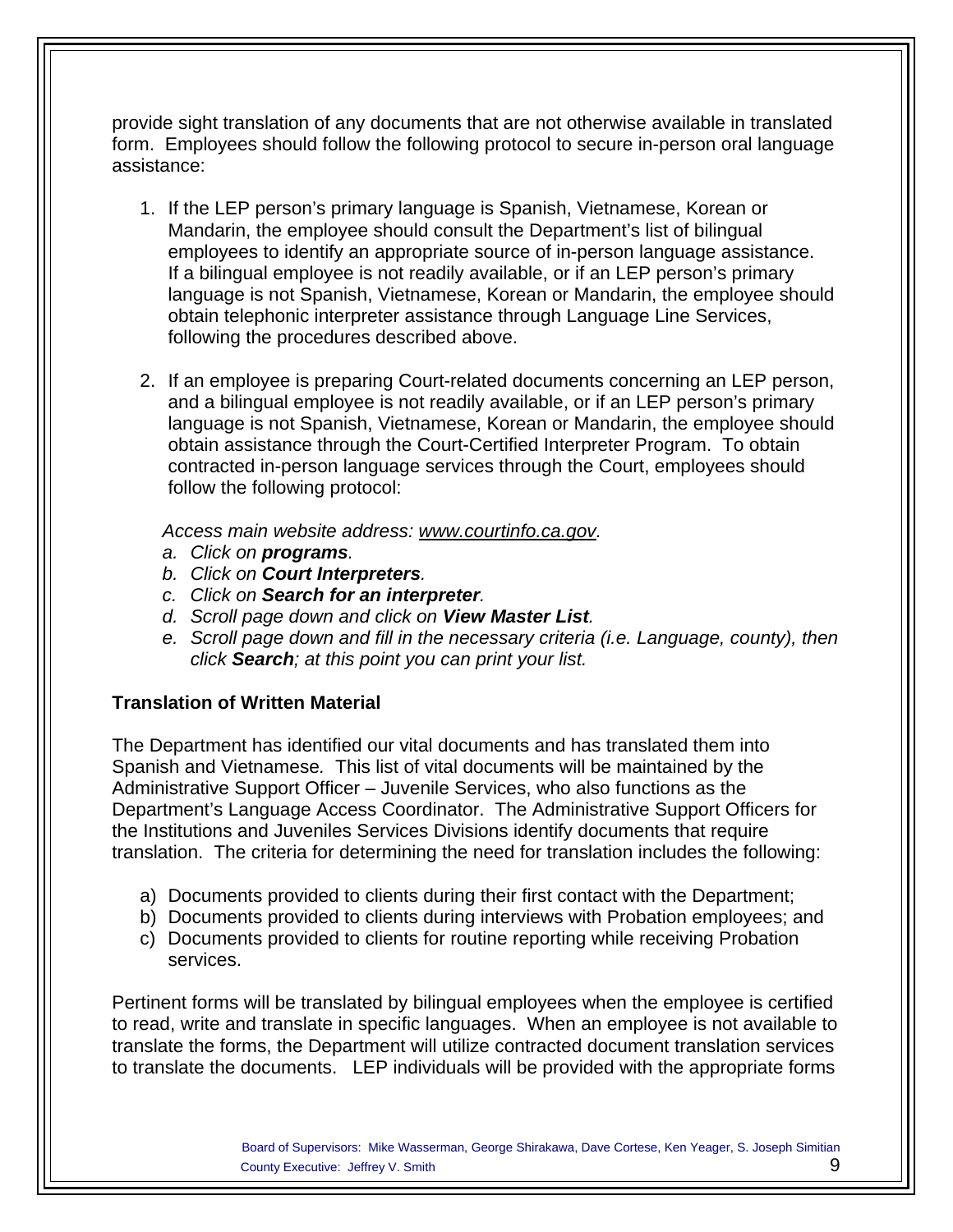through a Probation employee upon contact, and specific translated forms will be available on the Department's Web site.

Employees should rely on qualified bilingual employees to provide sight translation of non-English correspondence, written material that is not readily available in the LEP person's primary language or a non-vital document that is requested by an LEP individual.

# **VI. Monitoring Contracted Service Providers**

Like the Department itself, Probation's contracted service providers must take reasonable steps to ensure that LEP individuals have meaningful access to the services and benefits they provide on behalf of the Department. To ensure compliance with this obligation, the Department requires each contractor to (1) agree to provide appropriate telephonic and in-person language assistance services in an LEP person's primary language, (2) provide effective notice to LEP persons of available language assistance resources so that they are aware of and can access available services and benefits, (3) translate vital documents into appropriate foreign languages, (4) develop and disseminate an appropriate language access plan and (5) provide language access training to appropriate personnel. Probation conducts quarterly site visits to evaluate compliance with these language access requirements.

### **VII. Complaint Process**

Probation will ensure that all LEP individuals receive free language assistance services in their primary language from Department personnel and contracted service providers. To promptly address any concerns that an LEP person did not receive adequate language assistance, the Department developed a process for handling such complaints, which it will describe on its Web site. Upon request, Probation employees will also provide information on this complaint process to LEP individuals. If the Language Access Coordinator receives a language access complaint, s/he will document receipt of the complaint and provide information about it to the individual who supervises the affected employee(s) or monitors the affected contracted service provider(s). Once the supervisor or monitor receives notice of a language access complaint, s/he will take prompt action to review, investigate and respond to its allegations.

# **VIII. Training (for front-line, supervisory and managerial staff)**

### **Training on Language Access**

The Department will provide information about its language assistance services to new

Board of Supervisors: Mike Wasserman, George Shirakawa, Dave Cortese, Ken Yeager, S. Joseph Simitian County Executive: Jeffrey V. Smith 10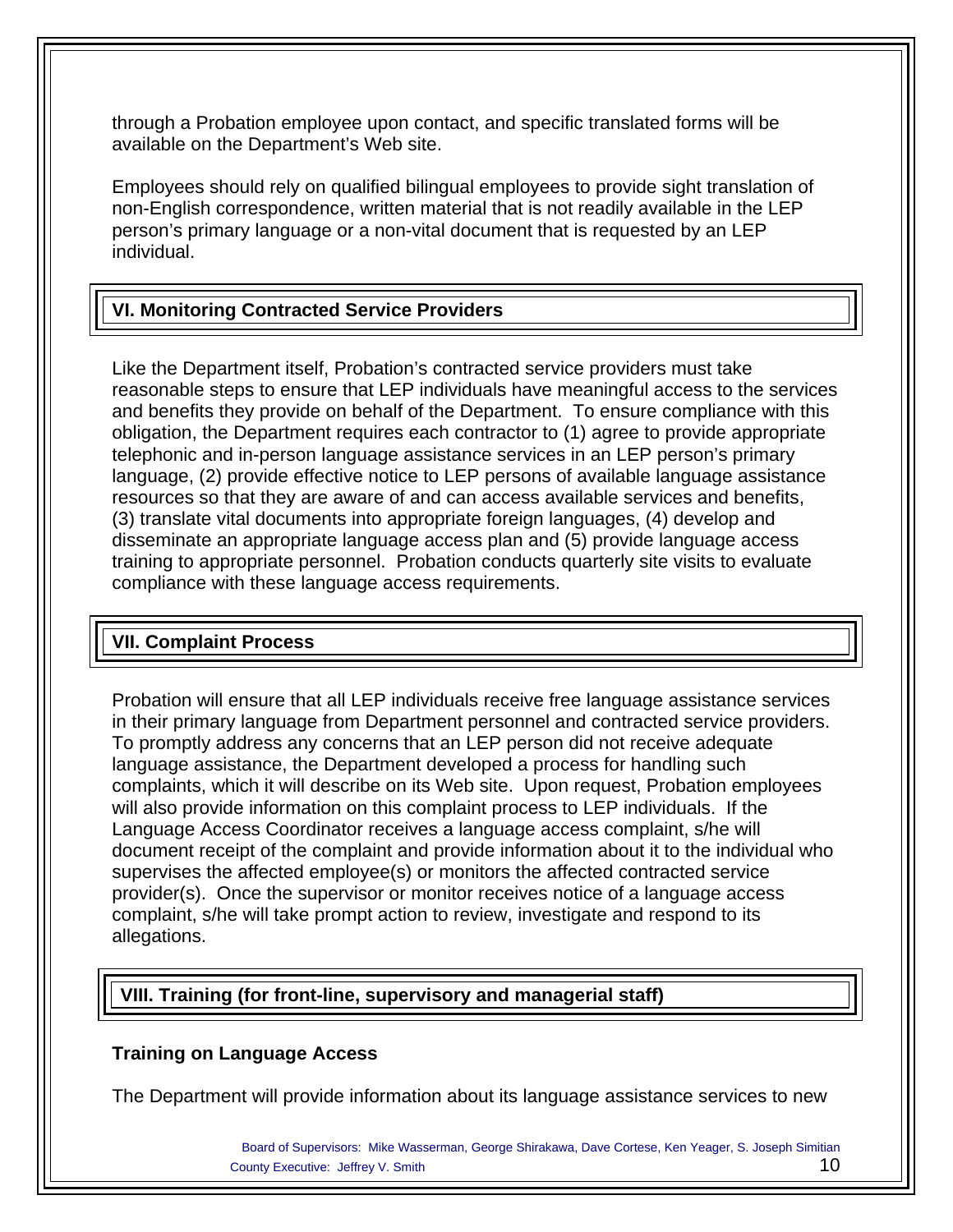employees at its New Employee Orientation sessions, to existing employees during inservice training and to Managers and Supervisors. The training will provide guidance on Probation's language access plan, as well as the Department's procedures regarding identifying and documenting an LEP person's language access needs, providing telephonic and in-person language assistance services to LEP individuals, requesting document translations and tracking the use of language assistance services. Managers and Supervisors will also disseminate information on language access issues to staff on a month-to-month basis during supervisory staff meetings.

# **Cultural Competency Training**

The Department has provided Cultural Competency training for all Probation Peace Officers for several years. The state requires 32 hours of annual training for Peace Officers, and the Department offers the Cultural Differences and Values course annually.

### Rationale

The rationale for providing this training is based upon the need for staff to have a greater understanding of people and their diverse cultural backgrounds. Probation's policy requires that employees become culturally competent in their supervision of clients and embrace the community in which the probationer resides.

### Performance Objectives

After completing the course, Probation employees will be able to, among other things:

- Identify and develop a strength-based approach to diversity.
- Describe how to interact with probationers in a culturally competent manner, including language needs.
- Connect with the client efficiently and effectively knowing what skills work and which skills do not.
- Discuss the meaning of ethics and the major factors of ethical behavior.

### Target Audience

All employees assigned to Institutions and Juvenile Services, including Managers, Supervisors, Probation Officers, Counselors, Supervisors and support staff.

# **IX. Record Keeping and Evaluation**

### **Record Maintenance**

As described in Section IV of this plan, the Department will collect pertinent data about

Board of Supervisors: Mike Wasserman, George Shirakawa, Dave Cortese, Ken Yeager, S. Joseph Simitian County Executive: Jeffrey V. Smith 11 and 200 and 200 and 200 and 200 and 200 and 200 and 200 and 200 and 200 and 200 and 200 and 200 and 200 and 200 and 200 and 200 and 200 and 200 and 200 and 200 and 200 and 200 and 200